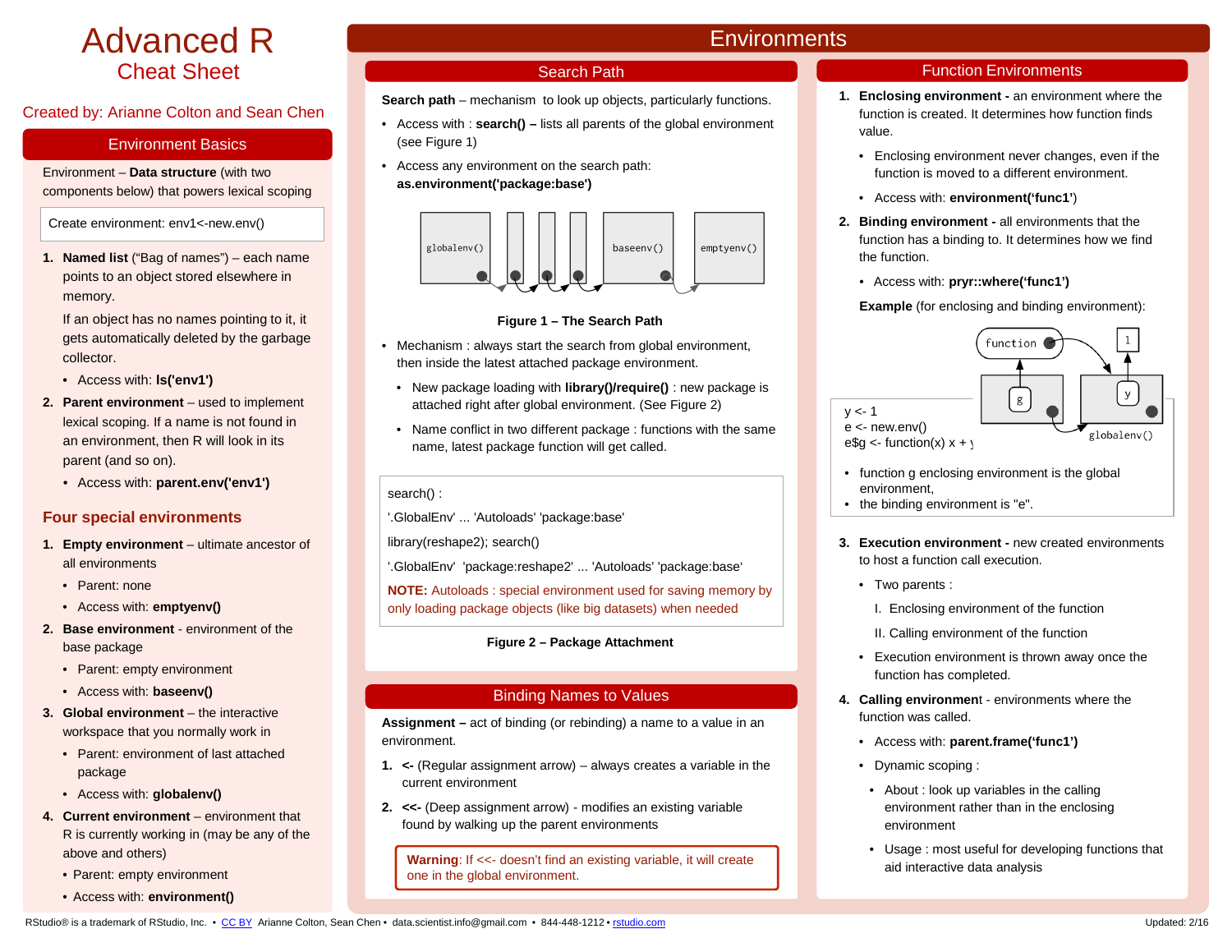# Data Structures

|    | Homogeneous   | Heterogeneous |
|----|---------------|---------------|
| 1d | Atomic vector | List          |
| 2d | Matrix        | Data frame    |
| nd | Array         |               |

**Note:** R has no 0-dimensional or scalar types. Individual numbers or strings, are actually vectors of length one, NOT scalars.

Human readable description of any R data structure :

#### str(variable)

Every **Object** has a mode and a class

- **1. Mode**: represents how an object is stored in memory
	- 'type' of the object from R's point of view
	- Access with: **typeof()**
- **2. Class**: represents the object's abstract type
	- 'type' of the object from R's object-oriented programming point of view
	- Access with: **class()**

|                              | typeof()  | class()    |
|------------------------------|-----------|------------|
| strings or vector of strings | character | character  |
| numbers or vector of numbers | numeric   | numeric    |
| list                         | list      | list       |
| data.frame                   | list      | data.frame |

# Factors

1. Factors are built on top of integer vectors using two attributes :

| class(x) -> 'factor'                                  | <b>Notation</b> - $\phi$ is used to separate objects and<br>methods, so method calls look like | Determine class of<br>l any object | class(x) |
|-------------------------------------------------------|------------------------------------------------------------------------------------------------|------------------------------------|----------|
| $\vert$ levels(x) # defines the set of allowed values | canvas\$drawRect('blue').                                                                      |                                    |          |

2. Useful when you know the possible values a variable may take, even if you don't see all values in a given dataset. The set of the set of the set of the set of the Structure Base Type (C Structure)

### **Warning on Factor Usage**:

- 1. Factors look and often behave like character vectors, they are actually integers. Be careful when treating them like strings.
- 2. Most data loading functions automatically convert character vectors to factors. (Use argument stringAsFactors = FALSE to suppress this behavior)

# Object Oriented (OO) Field Guide

R has three object oriented systems :

- **1. S3** is a very casual system. It has no formal definition of classes. It implements generic function OO.
	- **Generic-function OO** a special type of function called a generic function decides which method to call.

|  |               | Example:   drawRect(canvas, 'blue') |
|--|---------------|-------------------------------------|
|  | Language:   R |                                     |

• **Message-passing OO** - messages (methods) are sent to objects and the object determines which function to call.

| Example: | canvas.drawRect('blue')         |
|----------|---------------------------------|
|          | Language: $ $ Java, C++, and C# |

- **2. S4** works similarly to S3, but is more formal. Two major differences to S3 :
	- **Formal class definitions**  describe the representation and inheritance for each class, and has special helper functions for defining generics and methods.
	- **Multiple dispatch** generic functions can pick methods based on the class of any number of arguments, not just one.
- **3. Reference classes** are very different from S3 and S4:
	- **Implements message-passing OO**  methods belong to classes, not functions.
	- **Notation** \$ is used to separate objects and **canvas\$drawRect('blue'**).

# S3

- **1. About S3 :**
	- R's first and simplest OO system
	- Only OO system used in the base and stats package
	- Methods belong to functions, not to objects or classes.
- **2. Notation :** 
	- **generic.class()**

mean.Date()  $\big|$  Date method for the generic - mean()

#### **3. Useful 'Generic' Operations**

- Get all methods that belong to the 'mean' generic:
	- **Methods('mean')**
- List all generics that have a method for the 'Date' class :
	- **methods(class = 'Date')**

**4. S3 objects** are usually built on top of lists, or atomic vectors with attributes.

- Factor and data frame are S3 class
- Useful operations:

| Check if object is<br>an S3 object                   | is.object(x) $&$ !is $S4(x)$ or<br>pryr::otype() |
|------------------------------------------------------|--------------------------------------------------|
| Check if object<br>inherits from a<br>specific class | inherits(x, 'classname')                         |
| Determine class of<br>any object                     | class(x)                                         |

R base types - the internal C-level types that underlie the above OO systems.

- **Includes :** atomic vectors, list, functions, environments, etc.
- **Useful operation :** Determine if an object is a base type (Not S3, S4 or RC) **is.object(x)** returns FALSE
- **Internal representation :** C structure (or struct) that includes :
	- Contents of the object
	- Memory Management Information
	- Type
		- Access with: **typeof()**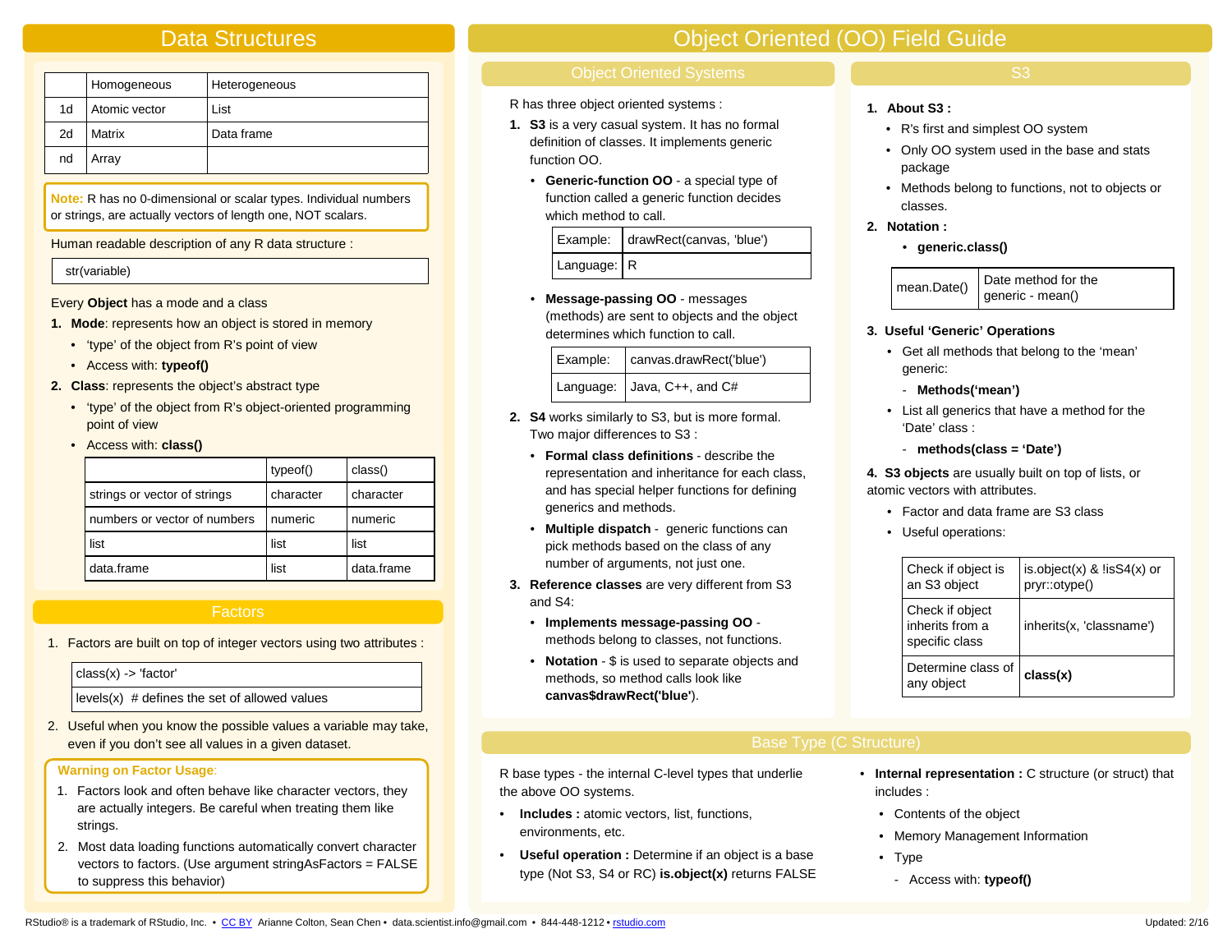## Function Basics

# **Functions –** objects in their own right

All R functions have three parts:

| body()        | code inside the function                                                                 |
|---------------|------------------------------------------------------------------------------------------|
| formals()     | list of arguments which<br>controls how you can<br>call the function                     |
| environment() | "map" of the location of<br>the function's variables<br>(see "Enclosing<br>Environment") |

# Every operation is a function call

- +, for, if,  $[$ ,  $\$, \$ ,  $\{$ ...
- $x + y$  is the same as  $\div(x, y)$

**Note**: the backtick (`), lets you refer to functions or variables that have otherwise reserved or illegal names.

# Lexical Scoping

#### **What is Lexical Scoping?**

- Looks up value of a symbol. (see "Enclosing Environment")
- **findGlobals() -** lists all the external dependencies of a function

f  $\lt$ - function()  $x + 1$ 

codetools::findGlobals(f)

> '+' 'x'

environment(f) <- emptyenv()

 $f()$ 

# error in f(): could not find function "+"

• R relies on lexical scoping to find everything, even the + operator.

# Functions

# **Function Arguments Primitive Functions**

- **Arguments**  passed by reference and copied on modify
- 1. Arguments are matched first by exact name (perfect matching), then by prefix matching, and finally by position.
- 2. Check if an argument was supplied : **missing()**

 $i$  <- function(a, b) { missing(a)  $\rightarrow$  # return true or false }

3. Lazy evaluation – since x is not used **stop("This is an error!")**  never get evaluated.

f  $\lt$ - function(x) { 10 }

f(stop('This is an error!')) -> 10

4. Force evaluation

f  $\lt$ - function(x) { force(x) 10

5. Default arguments evaluation

f <- function( $x = \text{ls}()$ ) {  $a < -1$ 

 x }

}

f() -> 'a' 'x'  $\vert$  is() evaluated inside f  $f( \text{ls}())$   $| \text{ls}()$  evaluated in global environment

# Return Values

- **Last expression evaluated or explicit return().**  Only use explicit return() when returning early.
- **Return ONLY single object.**  Workaround is to return a list containing any number of objects.
- **Invisible return object value** not printed out by default when you call the function.

f1  $\le$ - function() invisible(1)

# **What are Primitive Functions?**

1. Call C code directly with **.Primitive()** and contain no R code

print(sum) :

> function (..., na.rm = FALSE) .Primitive('sum')

- **2. formals()**, **body()**, and **environment()** are all NULL
- 3. Only found in base package
- 4. More efficient since they operate at a low level

# Influx Functions

## **What are Influx Functions?**

- 1. Function name comes in between its arguments, like + or –
- 2. All user-created infix functions must start and end with %.

 $\sqrt{6}$  +%  $\leq$  function(a, b) paste0(a, b)

'new' %+% 'string'

3. Useful way of providing a default value in case the output of another function is NULL:

 $\gamma$ %||%` <- function(a, b) if (!is.null(a)) a else b

function\_that\_might\_return\_null() %||% default value

# Replacement Functions

#### **What are Replacement Functions?**

- 1. Act like they modify their arguments in place, and have the special name xxx <-
- 2. Actually create a modified copy. Can use **pryr::address()** to find the memory address of the underlying object

```
\text{second} < \cdot <- function(x, value) {
  x[2] <- value
   x
}
x < -1:10second(x) <- 5L
```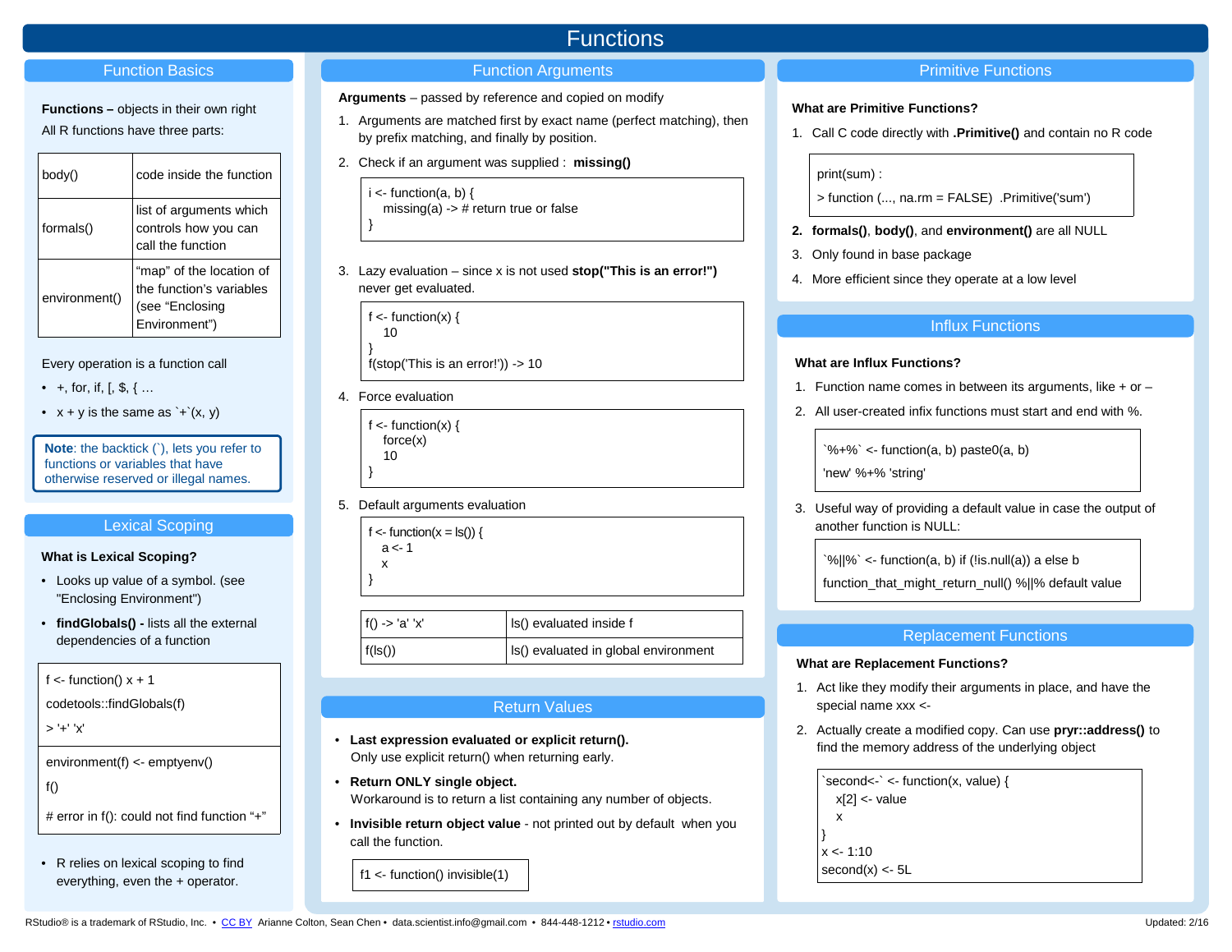# **Subsetting returns a copy of the original data, NOT copy-on modified**

# Simplifying vs. Preserving Subsetting

#### **1. Simplifying subsetting**

- Returns the **simplest** possible data structure that can represent the output
- **2. Preserving subsetting**
	- Keeps the structure of the output the **same** as the input.
	- When you use drop  $=$  FALSE, it's preserving

|               | Simplifying*         | Preserving                                     |
|---------------|----------------------|------------------------------------------------|
| Vector        | x[[1]]               | x[1]                                           |
| List          | x[[1]]               | x[1]                                           |
| Factor        | $x[1:4, drop = T]$   | x[1:4]                                         |
| Array         | $x[1, ]$ or $x[, 1]$ | $x[1, 0, 0]$ arop = F or<br>$x[, 1, drop = F]$ |
| Data<br>frame | $x[, 1]$ or $x[[1]]$ | $x1$ , 1, drop = F or<br>x[1]                  |

Simplifying behavior varies slightly between different data types:

### **1. Atomic Vector**

- $x[[1]]$  is the same as  $x[1]$
- **2. List**
	- [ ] always returns a list
	- Use [[ ]] to get list contents, this returns a single value piece out of a list

# **3. Factor**

• Drops any unused levels but it remains a factor class

# **4. Matrix or Array**

• If any of the dimensions has length 1, that dimension is dropped

# **5. Data Frame**

• If output is a single column, it returns a vector instead of a data frame

# Data Frame Subsetting

**Subsetting** 

**Data Frame** – possesses the **characteristics of both lists and matrices**. If you subset with a single vector, they behave like lists; if you subset with two vectors, they behave like matrices

**1. Subset with a single vector** : Behave like lists

df1[c('col1', 'col2')]

**2. Subset with two vectors** : Behave like matrices

df1[, c('col1', 'col2')]

The results are the same in the above examples, however, results are different if subsetting with only one column. (see below)

**1. Behave like matrices**

str(df1[, 'col1']) -> int [1:3]

- Result: the result is a vector
- **2. Behave like lists**

str(df1['col1']) -> 'data.frame'

• Result: the result remains a data frame of 1 column

# \$ Subsetting Operator

- **1. About Subsetting Operator**
	- Useful shorthand for [[ combined with character subsetting

 $x\$ y is equivalent to  $x[[y', \text{exact} = \text{FALSE}]]$ 

- **2. Difference vs. [[** 
	- \$ does partial matching, [[ does not

```
x \le- list(abc = 1)
```
 $x$ \$a -> 1 # since "exact = FALSE"

 $x[[a']]$  -> # would be an error

# **3. Common mistake with \$**

• Using it when you have the name of a column stored in a variable

var <- 'cyl' x\$var # doesn't work, translated to x[['var']] # Instead use x[[var]]

# **Examples**

### **1. Lookup tables** (character subsetting)

x <- c('m', 'f', 'u', 'f', 'f', 'm', 'm') lookup  $\lt$ - c(m = 'Male', f = 'Female', u = NA) lookup[x] > m f u f f m m > 'Male' 'Female' NA 'Female' 'Female' 'Male' 'Male' unname(lookup[x]) > 'Male' 'Female' NA 'Female' 'Female' 'Male' 'Male'

**2. Matching and merging by hand** (integer subsetting) Lookup table which has multiple columns of information:

 $grades < -c(1, 2, 2, 3, 1)$ info <- data.frame(  $grade = 3:1,$  desc = c('Excellent', 'Good', 'Poor'),  $fail = c(F, F, T)$ 

## First Method

)

id <- match(grades, info\$grade) info[id, ]

## Second Method

rownames(info) <- info\$grade info[as.character(grades), ]

# **3. Expanding aggregated counts** (integer subsetting)

- **Problem**: a data frame where identical rows have been collapsed into one and a count column has been added
- **Solution**: rep() and integer subsetting make it easy to uncollapse the data by subsetting with a repeated row index:  $rep(x, y)$  rep replicates the values in x, y times.

df1\$countCol is c(3, 5, 1) rep(1:nrow(df1), df1\$countCol) > 1 1 1 2 2 2 2 2 3

**4. Removing columns from data frames** (character subsetting)

There are two ways to remove columns from a data frame:

| Set individual columns to NULL         | $df1\$ col $3$ <- NULL  |
|----------------------------------------|-------------------------|
| Subset to return only columns you want | diff[c('col1', 'col2')] |

- **5. Selecting rows based on a condition** (logical subsetting)
	- This is the most commonly used technique for extracting rows out of a data frame.

df1[df1\$col1 =  $=$  5 & df1\$col2 =  $=$  4, ]